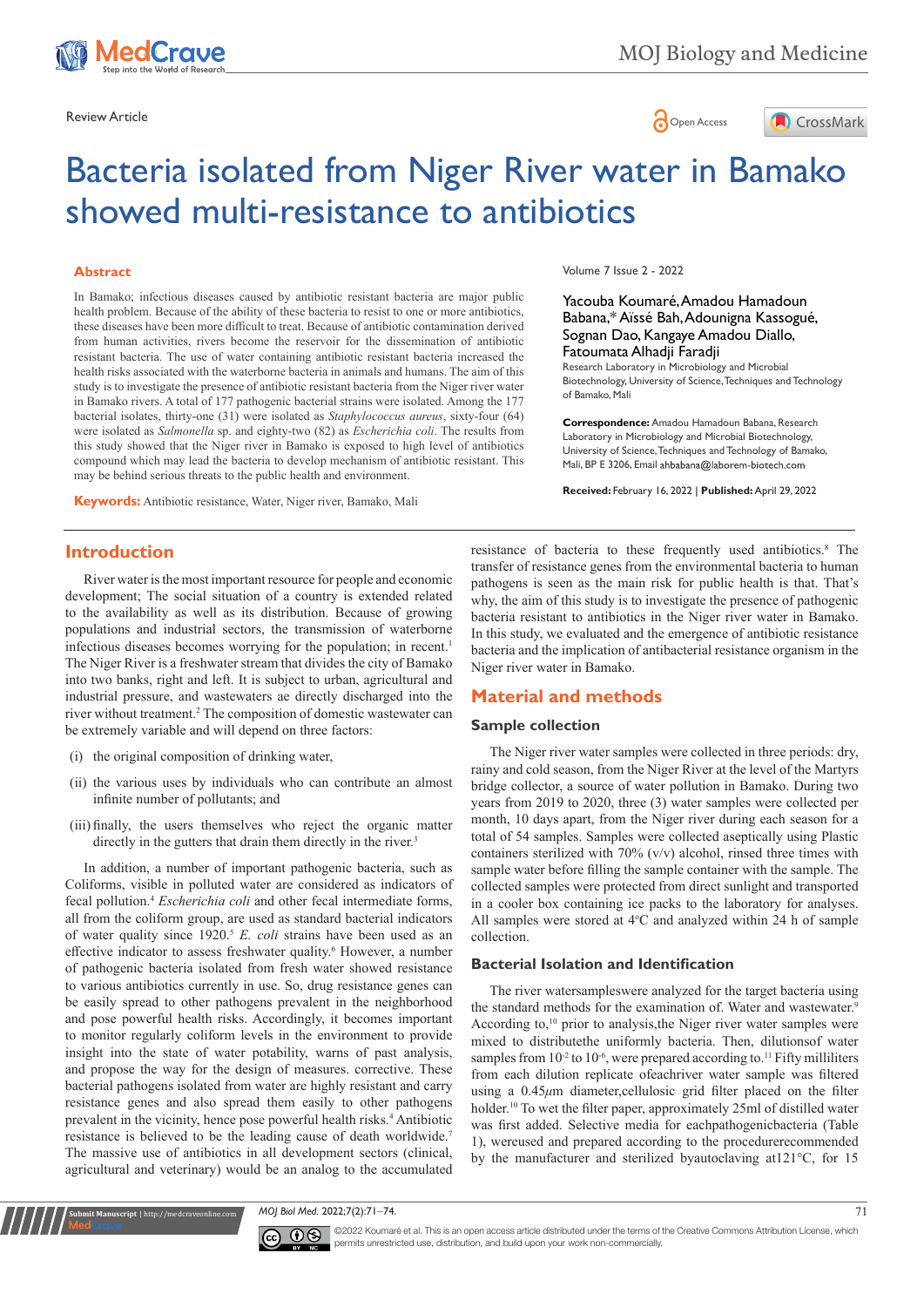minutes.Treated membrane filters were aseptically transferred to 90mmPetridishes with the appropriate selective media:

- (i) tryptone Bile X-glucuronide (TBX) agar for the enumeration of *Escherichia coli* at 37°C for 24hours,
- (ii) Chapman agar for the enumeration of *Staphylococcus aureus* at 37°C for 24hours, and Mac Conkey agar for the enumeration of *Salmonella* and *Shigella* at 37°C for 24hours (Table 1).

**Table 1** Media and incubation conditions used for the enumeration, and primary isolation of the indicated bacteria from Niger river water samples

| <b>Bacteria</b>                 | Media                                     | <b>Incubation</b><br>conditions |
|---------------------------------|-------------------------------------------|---------------------------------|
| Staphylococcus<br><i>aureus</i> | Chapman afar                              | 37°C for 24hours                |
| Salmonella/Shigella             | Mac Conkey agar                           | 37°C for 24hours                |
| Escherichia coli                | Tryptone Bile X-glucuronide<br>(TBX) agar | 44°C for 24hours                |
| Total coliforms                 | Eosin Methylene Blue (EMB)                | $37^{\circ}$ C for 24h          |
| Fecal coliforms                 | Eosin Methylene Blue (EMB)                | 44°C for 24h                    |

#### **Antimicrobial Susceptibility Test**

In the present study, the antimicrobial susceptibility test was done on Mueller-Hinton agar (Merck, Germany) using the disk diffusion (Kirby Bauer's) technique, performed according to Clinical and Laboratory Standards Institute (CLSI) guidelines to determine susceptibility of UTIs agents.12 The disks of antibiotic used comprised:Amoxicillin (10mg), Ceftriaxon, Gentamicin, Ciprofloxacin, Penicillin G, Erythromycin, Doxycycline and Cotrimoxazole. The antimicrobial susceptibility test was carried out on the 8 discs of antibiotics frequently used in Mali: Amoxicillin, Ceftriaxone, Gentamicin, Ciprofloxacin, Penicillin, Erythromycin, Doxycycline and Trimethoprim-Sulfamide. The test of antibacterial resistance of all strains of bacteria was performed using the Kirby-Bauer disc diffusion method.<sup>12</sup> For Briefly, each pure overnight bacterial culture was suspended in physiological saline to have a standard turbidity of 0.5 McFarland, that was streaked on Mueller Hinton agar platesand incubated 37°C for 24hours.<sup>13</sup> After overnight incubation, the inhibition zone around each disc was measured based on the interpretive standard of the CLSI used to define the bacterial isolatesas sensitive, intermediate or resistant to the antibiotic evaluated

#### **Multiple Antibiotic Resistance Index**

For each pathogenic bacterial isolate, a multiple antibiotic resistance index(MARI) wasdetermined by using the formula MARI  $=a/b$ , where *a* is the number of antibiotics to which the testisolate depicted resistance and *b* the total number ofantibiotics to which the test isolate has been evaluated forsusceptibility (Salikan et al. 2020).A high-risk environment where antibiotics are often used, is indicated by aMARI value of 0.2.14,15

#### **statistical analyzes**

The test of bartlett was used to determine the homogeneity of the variance of the collected data. Non homogenous data were logtransformed. These log-transformed datawere subjected to analysis of variance and comparison of means using protected LSD test  $(P \le 0.05)$ .<sup>1</sup> The statistical package SAS (Version 9 – SAS Institute) was used for all analysis. Additionally, correlations between bacteria, multiple resistant antibiotics at different seasons, and variability were calculated using Pearson's correlation coefficient (at the 5% level of significance).16 Variation in resistance between types of seasons against eight antibiotics currently used in Bamako.

## **Results and discussion**

## **Bacterial strains isolated from Niger river water samples**

In the monitoring period, 54 samples were collected in three seasons in nine rounds where samples were taken from June 2019 to April 2020. A total of 319 bacterial colonies were isolated in samples from the Niger River water in Bamako (Table 2). The isolated colonies, which depend on the season, are distributed as follows: 99 colonies isolated during the rainy season, 98 colonies in the cold season and 122 in the hot season (Table 2). More bacterial isolates were obtained in hot season than in cold and rainy seasons.

**Table 2** Table of bacteria isolated during the three seasons from June 2019 to April 2020

|                                     |    | <b>Number of isolates</b>           |                       |                         |                        |                   |
|-------------------------------------|----|-------------------------------------|-----------------------|-------------------------|------------------------|-------------------|
| <b>Seasons</b><br>No. of<br>samples |    | Staphylo<br><b>COCCUS</b><br>aureus | Sal<br>monella<br>sp. | Esche<br>richia<br>coli | Total<br>colif<br>orms | Fecal<br>coliform |
| Rainy                               | 18 | 10                                  | 21                    | 24                      | 23                     | 21                |
| Hot                                 | 18 | 03                                  | 24                    | 28                      | 23                     | 20                |
| Cold                                | 18 | 18                                  | 19                    | 30                      | 23                     | 32                |
| Total                               | 54 | 31                                  | 64                    | 82                      | 69                     | 73                |

Of the 54 water samples, taken and analyzed over the three seasons; 32Staphylococcus *aureus*, 64 *Salmonella* sp., and 82 *E. coli* were isolated and tested for their resistance pattern against 8 commonly prescribed antibiotics (Amoxicillin, Ceftriaxone, Gentamicin, Ciprofloxacin, Penicillin, Erythromycin, Doxycycline and Trimethoprim-Sulfamide).

#### **Susceptibility of isolated bacterial pathogens to antibiotics**

The susceptibility of tested bacterial pathogensto antibiotics, presentedin Figure 1 and Table 3, showed that, apart from *Staphylococcus aureus* isolated from Niger River water samples taken during the cold season, all *Salmonella* sp., *E. coli* and *Staphylococcus aureus* isolated from water samples from all seasons were multidrug resistant (MAR). All pathogenic bacteria (*Staphylococcus aureus, Salmonella* sp., and *E. coli*) isolated from water samples from the Niger River in Bamako, and tested against a concentration of 10μg/ml of all the antibiotics used, show resistance to at least two antibiotics (Table 3). High antibiotic resistant bacteria were found to be abundant in hotseason (summer) compared to cold (winter) and rainy seasons.17 Fecal coliform counts were higher in cold season than in rainy and hot seasons (Figure 1). No significant difference in fecal coliform counts, was observed between hot and rainy season (Figure 1).18 show that antibiotic-resistant bacteria were abundant in river water collected in winter and summer. They also show that the antibiotic-resistant *E. coli* was at least one order of magnitude lower in summer than in winter.18 Most of the pathogenic bacteria, isolated in the Niger river water samples were highly resistant to ampicillin, gentamycin, erythromycin and oxacillin. At the same time, only one bacterium isolated from Niger river water in Bamako (during all seasons) was resistant to the concentration of Cotrimoxazole used. Moreover, Staphylococcus aureus isolated during the cold season show no resistance against ampicillin, gentamycin, penicillin, erythromycin and oxacillin and Cotrimoxazole at the concentration tested (Table 3). Our results show that the highest levels of antibiotic resistance in Niger river water for *E. coli* were found for Amoxicillin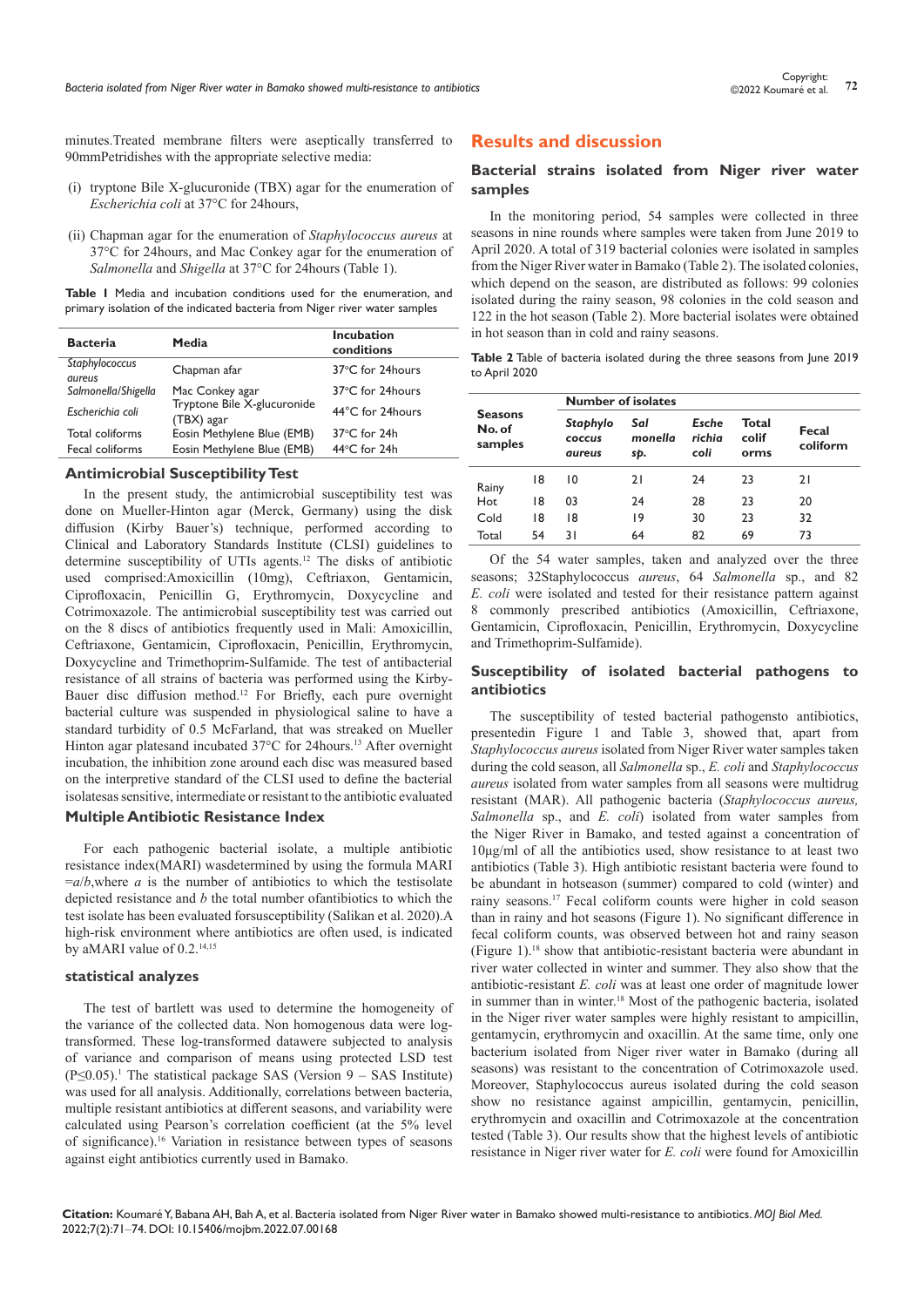(91%), Penicillin (96%), and erythromycin (100%) which are older antibiotics. Kumar et al. (2020); who evaluate the occurrence of bacteria resistant to antibiotics, the antibiotic-resistant gene, and the concentration of metal in the river of Sri Lanka; show that: for older antibiotics, the percentage of resistance of *E. coli* is higher than for other antibiotics. In our study, the resistance for *E. coli*is higher than those obtained by<sup>19</sup> who showed that the highest levels

of antibiotic resistance in urban surface waters in Brazil for *E. coli*, were obtained for ampicillin with 27.7%, tetracycline with 27.7% and amoxicillin with 24.0%.The low or absence of resistance of bacteria to Trimethoprim-Sulfamide may indicate that in all seasons the river has been contaminated with low levels of Trimethoprim-Sulfamide, and indicates low use ofTrimethoprim-Sulfamideby human activity in Bamako.<sup>20</sup>

| Table 3 Antibiotic resistance among isolates of environmental resistance indicator bacterial species by sampling season |  |
|-------------------------------------------------------------------------------------------------------------------------|--|
|-------------------------------------------------------------------------------------------------------------------------|--|

|                |                                 | Number and (%) resistant to antibiotic tested |              |             |              |             |              |              |              | <b>MAR</b> index |      |
|----------------|---------------------------------|-----------------------------------------------|--------------|-------------|--------------|-------------|--------------|--------------|--------------|------------------|------|
| <b>Seasons</b> | <b>Resistance</b><br>phenotypes | N.<br>tested                                  | AM           | <b>CRO</b>  | <b>GMI</b>   | <b>CIP</b>  | <b>PEN</b>   | <b>ERY</b>   | <b>DOX</b>   | <b>SXT</b>       |      |
| Hot            | Staphylococcus<br>aureus        | 18                                            | 7<br>(38.9)  | 5<br>(27.8) | 3<br>(16.7)  | 3<br>(16.7) | 7<br>(38.9)  | П<br>(61.1)  | 6<br>(33.3)  | 9<br>(50)        | 0.35 |
|                | Salmonella/Shigella             | 9                                             | 17<br>(89.5) | 3<br>(15.8) | (26.3)       | (5.3)       | 19<br>(100)  | 17<br>(89.5) | 15<br>(78.9) | 9<br>(47.4)      | 0.51 |
|                | Escherichia coli                | 30                                            | 26<br>(86.7) | 12<br>(40)  | 14<br>(46.7) | 6<br>(20)   | 29<br>(96.7) | 30<br>(100)  | 23<br>(76.7) | 15<br>(50)       | 0.67 |
| Cold           | Staphylococcus<br>aureus        | 3                                             | 0<br>(0)     | 2<br>(11.1) | 0<br>(0)     | (0.5)       | 0<br>(0)     | 0<br>(0)     | 0<br>(0)     | 0<br>(0)         | 0.13 |
|                | Salmonella/Shigella             | 24                                            | 22<br>(91.7) | (8.3)       | 8<br>(33.3)  | 0<br>(0)    | 24<br>(100)  | 24<br>(100)  | 23<br>(95.8) | 8<br>(33.3)      | 0.58 |
|                | Escherichia coli                | 28                                            | 21<br>(71)   | (3.6)       | (10.7)       | (3.6)       | 27<br>(96.4) | 27<br>(96.4) | 23<br>(82.1) | 4<br>(50)        | 0.59 |
| Rainy          | Staphylococcus<br><i>aureus</i> | $\overline{10}$                               | 3<br>(30)    | 3<br>(30)   | 0<br>(0)     | 0<br>(0)    | 3<br>(30)    | 7<br>(70)    | 2<br>(20)    | 2<br>(20)        | 0.29 |
|                | Salmonella/Shigella             | 21                                            | (52.4)       | (4.8)       | (4.8)        | (23.8)      | 19<br>(90.5) | 18<br>(85.7) | 16<br>(76.2) | 8<br>(38.1)      | 0.24 |
|                | Escherichia coli                | 24                                            | 20<br>(83.3) | 8<br>(33.3) | 0<br>(0)     | 4<br>(16.7) | 22<br>(91.7) | 22<br>(91.7) | 15<br>(62.5) | 10<br>(41.7)     | 0.58 |



**Figure 1** Effect of season in the occurrence of antibiotic resistant bacteria in Niger river water in Bamako. R; Rainy season, C: cold season and H: Hot season.

The municipal and industrial wastewater discharge into the Niger river water in Bamako can favorize the presence of residual antibiotics and antibiotic contamination in the river water.<sup>14,21</sup> This can cause the emergence and development of bacteria resistant to antibiotics in the river water. In this study, the Niger River in Bamako was chosen to study the correlation between anthropogenic activity near the river with the apparition of antibiotic-resistant bacteria.<sup>22</sup> indicate that the accumulation of municipal sewage with fecal wastesseems to be mainly responsible for deterioration of river water quality along with increased population of pathogenic bacteria resistant to antibiotics in the river. The increase of pathogenic bacteria resistant to antibiotics in the river water may affect negatively and seriously the public health and environment. In Bamako, the river plays an important asset for economic resources because of the many gardens, breeding site and hotels belonging to the residents as a source of income. The surrounding environment of agriculture, hotels and livestock can also become the cause of pollution of the river waters by antibiotics.15,23,24 The selection of Niger River was based to its the location in the urban area, often densely populated, affected by residential area, industrial activities and agricultural activities.

#### **MAR Index Analysis**

According to Table 3, a total of 174 bacteria out of 177 (81,4%) pathogenic bacteria isolated from the Niger river water in Bamakoare resistant to, at least, two antibiotics and have a MAR index (ou MARI) greater than 0.2.Similarly, all the pathogens isolated during the hot season and the rainy season have a MAR index greater than 0.2 (Table 3).23 isolating Antibiotic Resistant Bacteria from Rivers inTerengganu in Malaysia, obtained only 24 bacteria out of which 24 (100%) were resistant to at least two antibiotics. Those results show that the Niger river is highly polluted. Meanwhile, for the cold season, 51 out of 54 isolates show a MAR index greater than 20%. Based on the results, the bacterial pathogens isolated from the Niger rivers in Bamako were multi-drug resistant, as they were resistant to at least two antibiotics. A MAR index with a value greater than 0.2 indicates a "high risk" source of antibiotic contamination.<sup>25</sup> The Niger river is located in the urban area which is affected by residential area, the industrial and agricultural activities. There are also small resident-owned gardens along the river. In this study, the samples obtained from the Niger River in Bamako were taken near the martyrs' bridge at the mouth of sewer C located between the Hotel Mariétou Palace and the Hotel Kampesky and several gardens located on the river bank. right, near the densely populated Bozola residential area. These results clearly show the emergence of antibiotic-resistant bacteria at the sampling points.